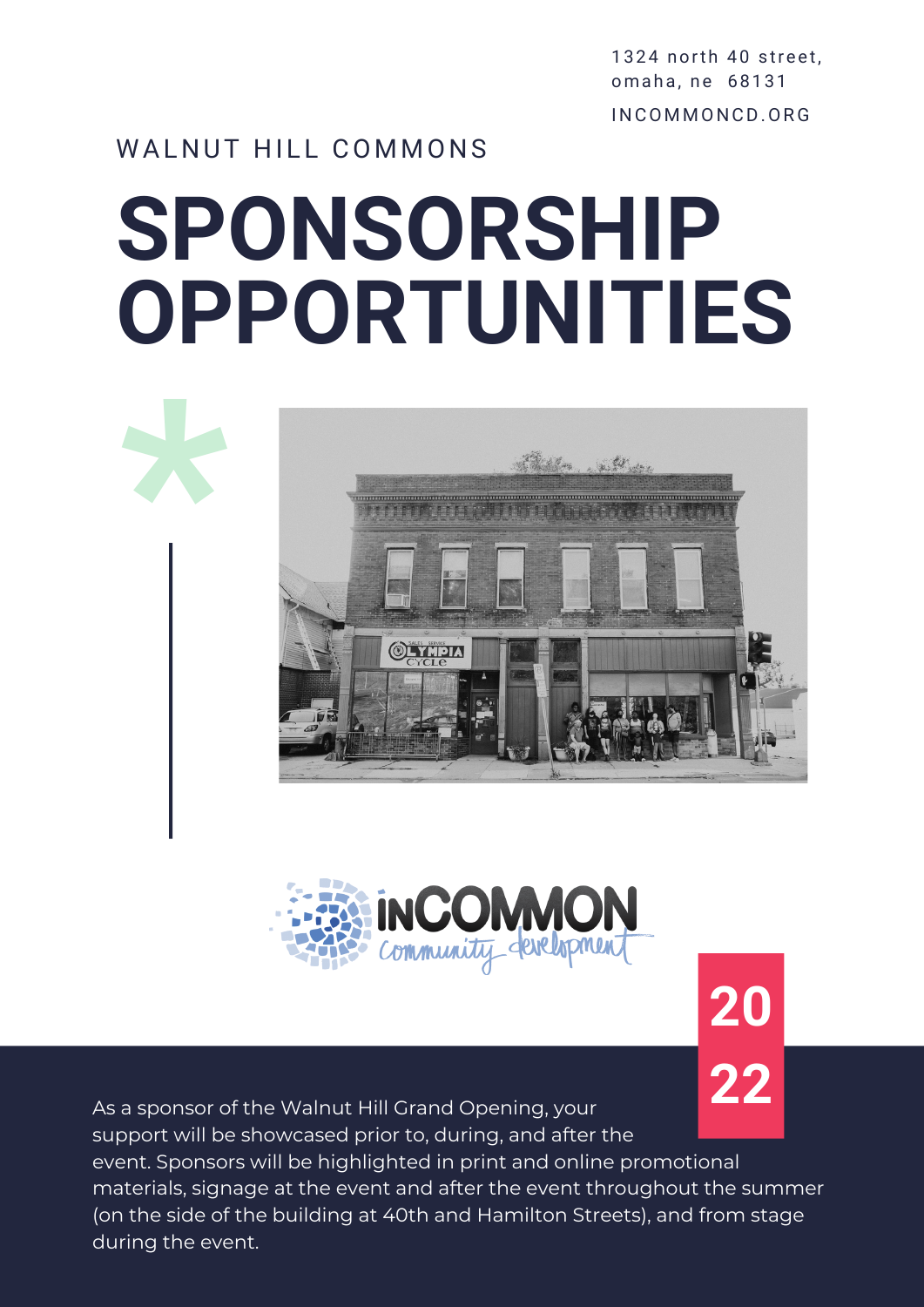## **SPONSORSHIP**

## LEVELS

#### **LEGACY LEVEL \$10000**

- Permanent recoginition on donor plaque
- All items below

**PREMIER LEVEL \$5000**



- Premier placement of logo on sponorship banner and advertising
- Recognition in press releases and earned media
- Special thanks from podium during event
- All items below

#### **SUPPORTING LEVEL \$2500**

- Logo on printed material, including event tshirt
- All items below

#### **COMMUNITY LEVEL \$1000**

- Individual social media shoutouts
- All items below

#### **CONTRIBUTING LEVEL \$500**

- Recognition on social media pages and inCOMMON website
- Two tickets to pre-grand opening event
- Logo on sponsorship banner

## **AUDIENCE**

300+ individuals in attendance at the Grand Opening 500+ social media interactions 5,000+ print and online media interactions 10,000+ commuter exposures (prominent banner placed on Hamilton Street) 20,000+ visitor exposures (permanent plaque installed in center)



C H R I S T I A N @ I N C O M M O N C D . O R G C O N T A C T C H R I S T I A N G R A Y CONTACT CHRISTIAN GRAY 4 0 2 . 9 3 3 . 6 6 7 2